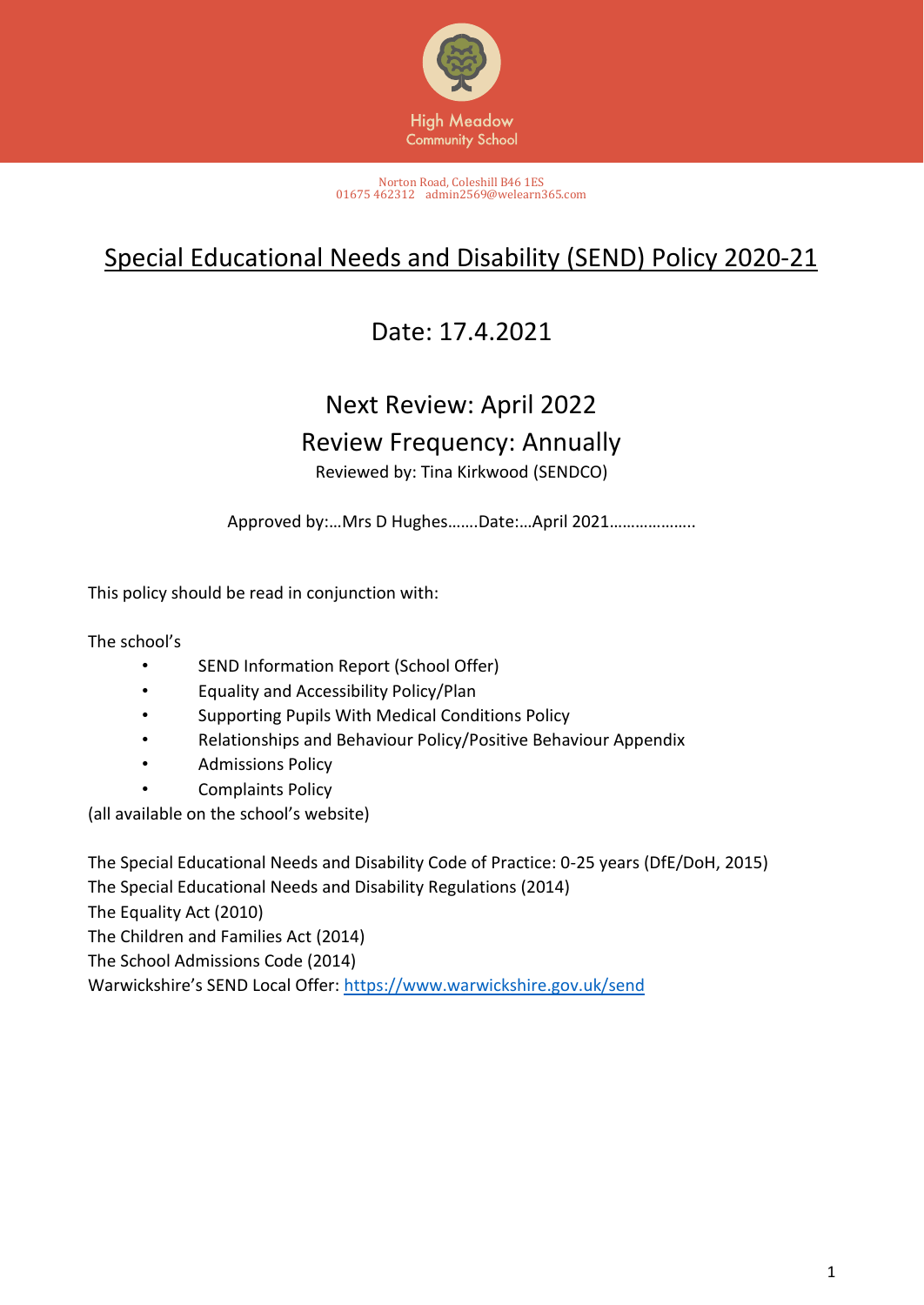

## **Contents**

| Introduction                                 | 3              |
|----------------------------------------------|----------------|
| <b>What are Special Educational Needs?</b>   | 3              |
| Our Aims and Objectives                      | $\overline{4}$ |
| <b>Identifying Special Educational Needs</b> | 5              |
| <b>Co-ordinating Provision</b>               | 6              |
| The Graduated Approach                       | 10             |
| Admissions                                   | 12             |
| <b>Complaints Procedure</b>                  | 12             |
| <b>SEND Information Report</b>               | 13             |
| Access                                       | 13             |
| Training                                     | 15             |
| Raising awareness of this policy             | 15             |
| Monitoring the success of this Policy        | 15             |
| Evaluating the success of this Policy        | 16             |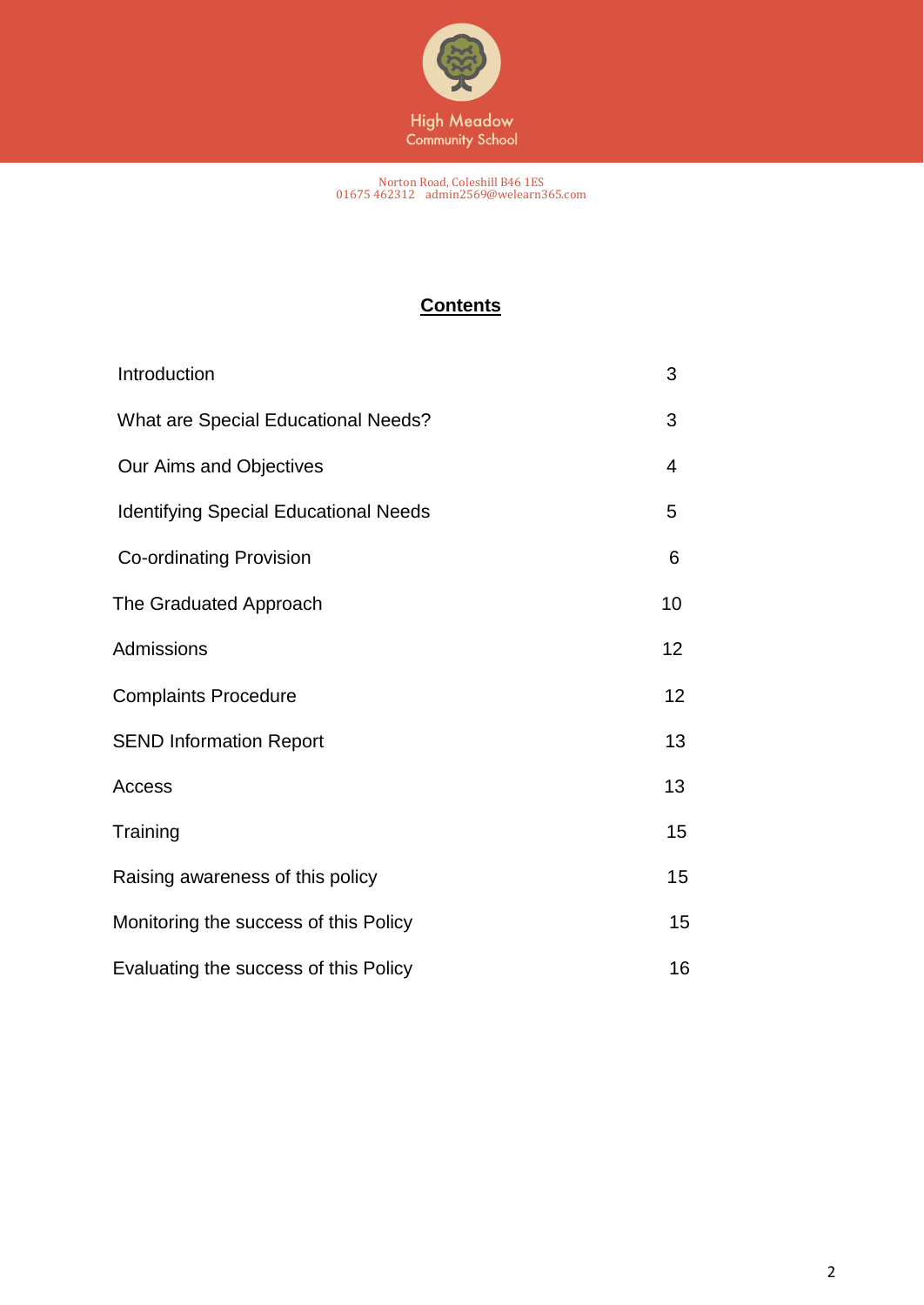

## **Introduction**

High Meadow Community School has a named Special Educational Needs/Disabilities (SEND) Co-ordinator (SENDCO): **Ms Tina Kirkwood,** who holds the national award for SEN Coordination (NASENCO), and a named Governor responsible for SEND: **Mrs Michelle Windridge**. They ensure that the Special Educational Needs policy works within the guidelines of the SEND Code of Practice (2015), the Local Authority and alongside other policies current within School.

We have a duty to provide appropriate SEND provision for children in order to meet their needs, working in partnership with parents, children and a range of stakeholders. It is also our duty to make reasonable adjustments for disabled pupils, to support medical conditions and to inform parents if SEND provision is made for pupils. We have a responsibility to work with the Local Authority in compiling/reviewing their Local Offer and signposting parents to it. We must publish all details of the SEND provision that we have available in our SEND Information Report (School Offer), which is available on our website at: <https://www.highmeadowcommunityschool.co.uk/docs/send-information/>

We must ensure that we, under no circumstances, directly or indirectly discriminate against, harass or victimise children with Special Educational Needs (SEN) or disabilities. We must make reasonable adjustments to ensure that these children are not at a disadvantage compared with their peers and we should be proactive in eliminating discrimination. We should give thought in advance to what SEND children might require, along with fostering good relations between disabled and non-disabled children. We must apply equality duties within admission and exclusion procedures.

We strongly endorse both the Equality Act 2010 and the School Admissions Code of Practice 2014 by ensuring that all applications to this school from parents of children who have SEND will be considered and treated fairly and in line with current guidance.

## **What are Special Educational Needs?**

The 0-25 Code of Practice for Special Educational Needs (2015) states that:

"A child has special educational needs (SEN) if they have a learning difficulty or disability which calls for special educational provision to be made for him or her."

A learning difficulty means that the child may have:

- a) significantly greater difficulty in learning than the majority of children of the same age
- b) a disability, which either prevents or hinders the child from making use of the educational facilities which are provided for children of the same age in a mainstream school

Special educational provision means educational provision, which is **additional to**, or **different from**, the provision made generally for children of the same age in a mainstream school.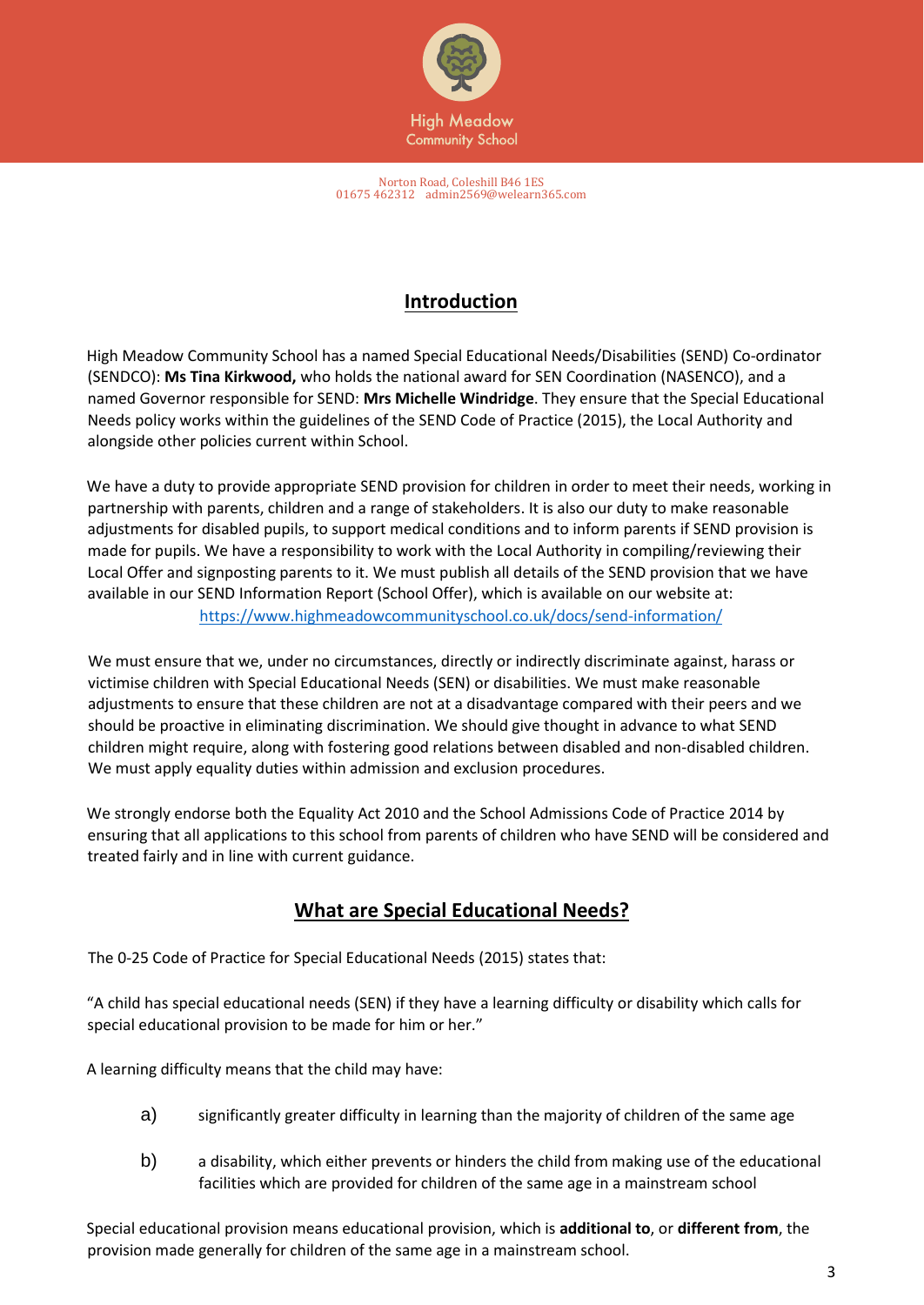

## **Our Aims and Objectives**

Everyone at High Meadow is committed to providing the conditions and opportunities to enable any child with SEND to be included fully in all aspects of school life, to become confident individuals living fulfilling lives and to make a successful transition into adulthood, whether into employment, further/higher education or training. The Special Needs Policy at High Meadow supports the stated ethos of the school that: all children and young people are entitled to an education that makes them feel safe and valued, enabling them to progress and be the best they can possibly be.

It is the responsibility of all teachers at High Meadow to meet the needs of the pupils within their class or, if they are a subject leader, to consider the needs of SEND pupils within the area that they lead. When organising additional support, it is important that we provide children with special educational needs and disabilities (SEND) a broad and balanced curriculum with regular access to all subjects and areas of learning. We believe that children with SEND should not be routinely segregated from their class teachers and peers but included as much as possible within their class.

We believe we provide high quality first teaching that is differentiated and personalised and that meets the needs of all children. We have high ambitions, set challenging targets, and track the progress of all pupils.

We will ensure that teachers and teaching assistants are prepared to meet the needs of children with SEND by providing structured training on a variety of SEND issues. Whilst teachers are responsible for children's learning, teaching assistants will be used effectively to provide the necessary support for children with SEND within the classroom in the first instance. We aim, depending upon pupils' age and understanding, to discuss with SEND pupils any decision that might affect them.

Our objective in setting out the school's SEND policy is to make everyone aware that we want to remove barriers so that all pupils will benefit as fully as possible from the education provided within the school.

In order to meet the special educational needs of our children at High Meadow we must:

- identify those children who have SEND as soon as possible.
- work in partnership with parents/carers, as well as encouraging active involvement by the children themselves in meeting their needs.
- provide intervention at a suitable level when a child is identified as having SEND.
- use a variety of teaching styles and cater for preferred learning styles to allow children with SEND to access a broad and balanced curriculum, which is differentiated to the needs and ability of the individual, and constantly seeks to develop strategies so that provision is of the highest quality.
- use resources effectively to support children with SEND.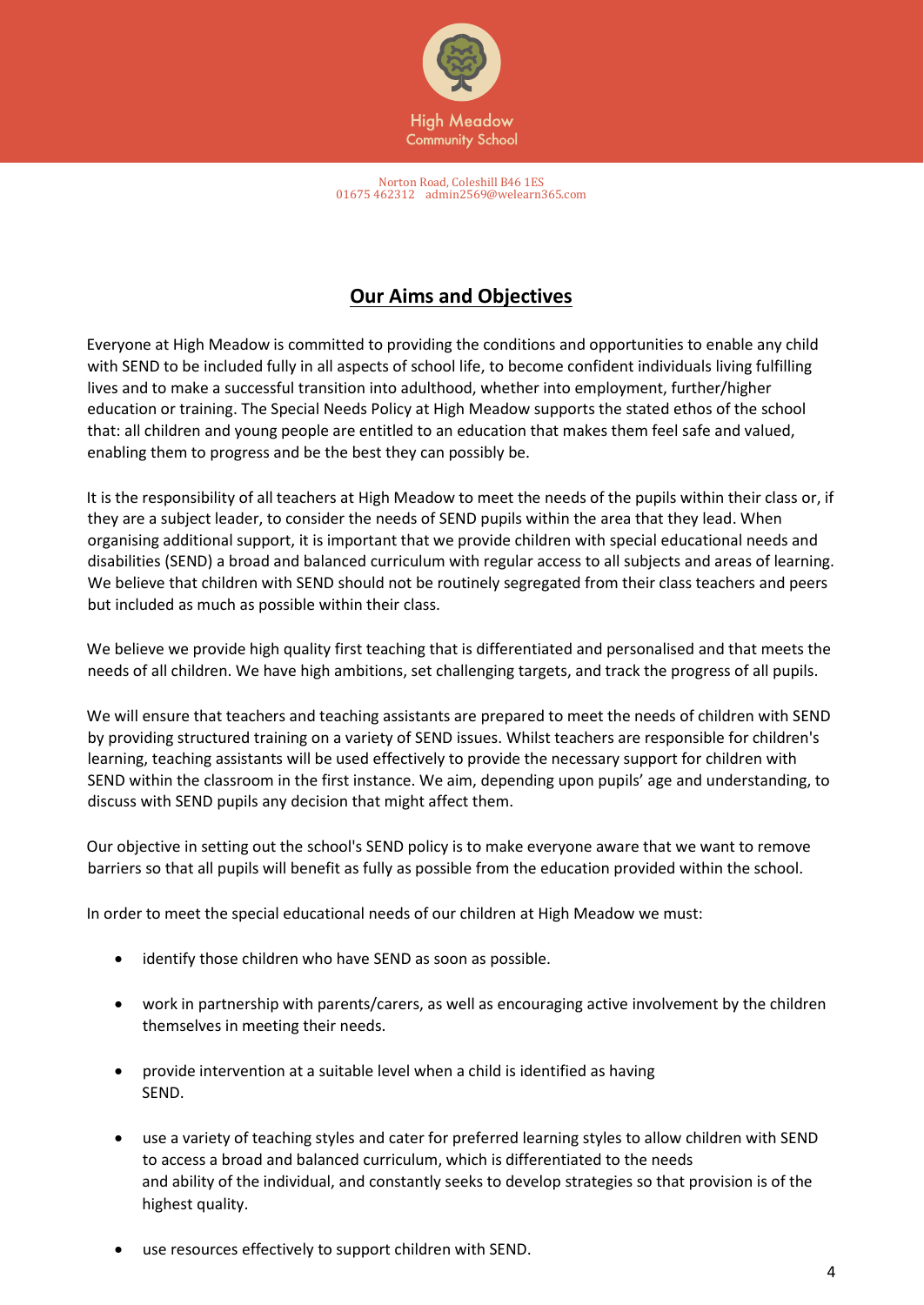

- assess and keep records of the progress of children with SEND to ensure that all pupils make effective progress and realise their full potential, ensuring that procedures are in place so that teachers are aware of such pupils.
- work with outside agencies who provide specialist support and teaching for children with SEND.
- be sympathetic to each child's needs by providing strong partnership working between children, parents, governors, local authority and outside agencies.
- provide ongoing training for all staff working with children with SEND.
- ensure that all children are fully and actively involved in the life of the school.
- have high expectations for pupils with special educational needs and disabilities.
- protect children from the risk of radicalisation and extremism.
- work with other schools and the local authority to share good practice in order to improve this policy.
- meet the requirements of the Equality Act (2010), the Special Educational Needs/Disabilities (SEND) Code of Practice (2015), the Children and Families Act (2014) and all relevant legislation connected to this policy.

## **Identifying Special Educational Needs**

At High Meadow, it is the belief that all children have an equal right to a full and rounded education which will enable them to achieve their full potential. We use our best endeavours to secure special educational provision for pupils for whom this is required, that is 'additional to and different from' that provided within the differentiated curriculum to better respond to the four areas of need identified in the Code of Practice (2015):

- **Communication and interaction** eg autistic spectrum condition, speech/language and communication needs
- **Cognition and learning** eg dyslexia, specific learning difficulties
- **Social, emotional and mental health** eg attention deficit hyperactivity disorder (ADHD)
- **Sensory and Physical** eg hearing/visual impairment

These four broad areas give an overview of the range of needs that should be planned for. The purpose of identification is to work out what action needs to be taken, not to fit a child into a category. At High Meadow, we identify the needs of pupils by considering the needs of the whole child which will encompass more than just their special educational need.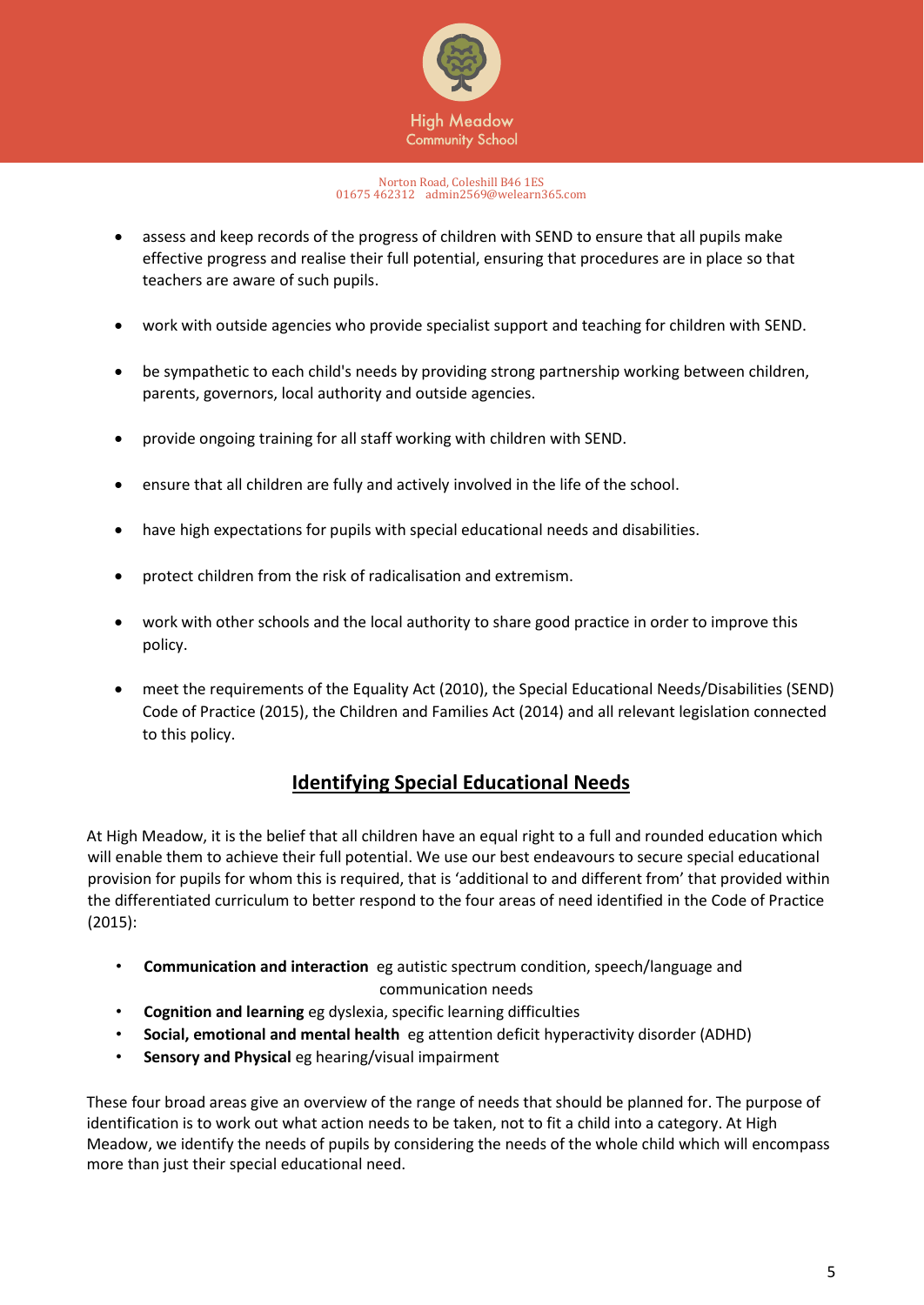

## **Co-ordinating Provision**

We believe it is essential that this policy clearly identifies and outlines the roles and responsibilities of all those involved in the procedures and arrangements connected with this policy.

### **Governors**

Michelle Windridge is the current Governor with responsibility for SEND. She has contact with the SENDCo and is a member of the Senior Leadership of the school to enable her to keep up-to-date with, and to monitor, the school's SEND provision. School must make an annual report to parents on the school's current SEND provision, as such the School SEND Information Report, published on the school website, should be reviewed annually or as changes occur.

### **Role of the SEND Governor**

The Nominated Governor will:

Work closely with the Headteacher and SENDCO to develop SEND policy and provision in school; Ensure this policy and other linked policies are up to date;

Ensure that everyone connected with the school is aware of this policy;

Attend relevant training related to this policy;

Report at least annually to the Governing Body on the success and development of this policy;

Help to raise awareness of SEND issues at Governing Body meetings;

Monitor the effectiveness of SEND provision within the school and report to the Governing Body on this.

### **Role of the Governing Body**

The Governing Body has:

Appointed a member of staff to be the SENDCO and has responsibility for ensuring the SENDCO holds a National Award in SEN Co-ordination or is training towards this;

Responsibility for ensuring the SENDCO is allocated time to undertake the demanding role of SENDCO; Delegated powers and responsibilities to the Headteacher to ensure all school personnel and visitors to the school are aware of and comply with this policy;

To ensure that provision for special educational needs/disability is of a high standard;

Responsibility for ensuring pupils with SEND have access to all activities and school facilities;

Due regard to comply with the SEND Code of Practice (2015) and equalities legislation when undertaking its responsibilities;

Responsibility for having in place an Admissions Policy;

Responsibility for admitting any child whose Education, Health and Care Plan (EHCP) names the school; Responsibility for publishing a SEND Information Report;

Responsibility for having in place an Accessibility Plan, outlining what improvements need to be made to the school facilities so that disabled pupils can access the curriculum/environment;

Responsibility for ensuring funding is in place and regularly reviewed to support this policy;

Responsibility to ensure that appropriate action will be taken to deal with all prejudice-related incidents or incidents which are a breach of this policy;

Responsibility for ensuring this policy and all policies are made available to parents and are maintained and updated regularly;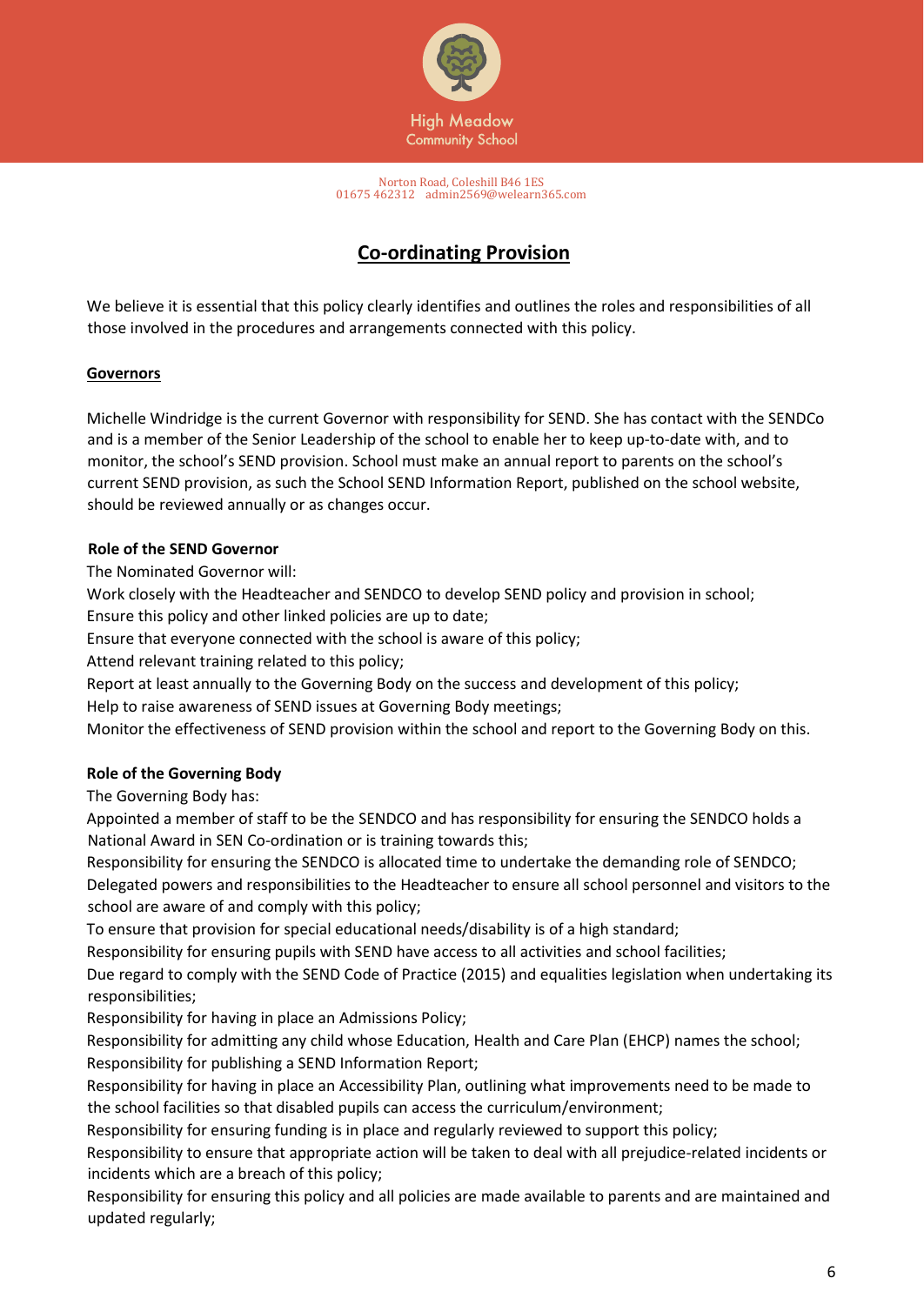

Made effective use of relevant research and information to improve this policy, having responsibility for the effective implementation, monitoring and evaluation of this policy;

Nominated a link governor to visit the school regularly, to liaise with the Headteacher and the SENDCO and to report back to the Governing Body.

### **The Special Educational Needs and Disability Co-ordinator (SENDCO)**

### **Role of the Special Needs Co-ordinator**

The SENDCO will:

Have the 'National Award for Special Educational Needs Co-ordination' qualification or be working towards it and completing it within 2 years of being in post;

Ensure the detailed implementation of support for children with SEND;

Ensure the implementation of this policy;

Ensure all school personnel understand their responsibilities to children with SEND;

Work with the Headteacher and Governors to oversee the day to day provision for pupils with SEND in school including those with Education, Health and Care Plans (EHCP) and to determine the strategic development of SEND policy and provision;

Ask the Local Authority, if necessary, to conduct an Education, Health and Care Needs Assessment (EHCNA) for a child with parent/carer permission;

Identify barriers to learning and what special educational needs provision/resources a pupil requires; Provide advice and strategies to teachers and support staff;

Inform parents/carers of their child's special educational needs and keep them up to date with the SEND provision for their child;

Provide training or signpost parents to training;

Arrange meetings for parents with other professionals eg the school nurse, external support teachers or the educational psychologist;

Organise in-house and external support for a pupil with SEND and monitor/review this support, including undertaking classroom observation;

Ensure pupils with SEND have full access to the curriculum, to extra-curricular activities and to other school activities and events;

Arrange for key workers to be allocated to pupils with SEND as needed so that pupils can talk about any difficulties or concerns that they may have;

Lead the development of SEND throughout the school;

Arrange training for school personnel and governors;

Help train, organise and manage TA's who support children with SEND;

Support the preparation and updating of Individual Education Plans (IEPs);

Ensure differentiated teaching methods are being used;

Track the progress of children with SEND;

Maintain records of all children with SEND;

Use provision maps to give an overview of programmes and interventions that have been used with different groups of pupils and to monitor the levels of intervention;

Keep up to date with new developments and resources, making effective use of relevant research and

information to improve this policy;

Liaise with parents and outside agencies;

Organise annual reviews;

Work with other settings before a child moves to/from High Meadow to plan and prepare for transition, ensuring all records are transferred;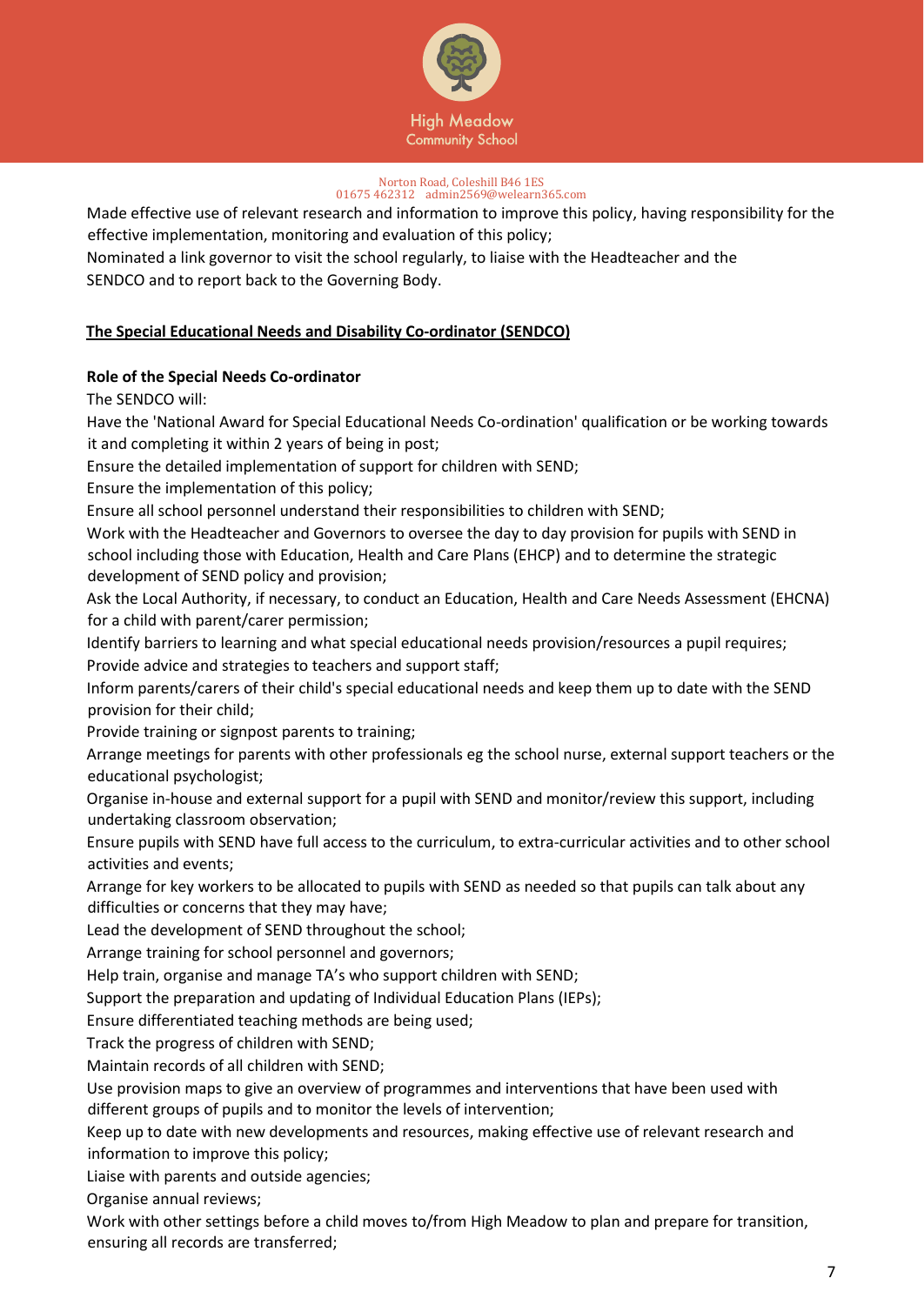

Provide information for the SEND Information Report;

Report to the Governing Body on the success and development of SEND.

### **The Headteacher**

#### **Role of the Headteacher**

The Headteacher will:

Ensure all school personnel, pupils and parents are aware of and comply with this policy;

Ensure that the daily management of SEND provision is effective, allocating appropriate funding/resources (including staff);

Work closely with the SENDCO, the link governor, teaching and support staff;

Keep the Governing Body informed of all matters relating to its responsibilities for the provision of SEND; Ensure that all relevant school personnel receive the appropriate information regarding the special needs provision for pupils with SEND;

Be responsible for supervising the statutory assessment and annual review process for pupils with SEND; Monitor the quality of teaching for pupils with SEND;

Monitor the progress made by pupils with SEND;

Agree with the Local Authority the school's arrangements for assessing and identifying pupils as having SEND as part of the Local Offer;

Publish the SEND Information Report on the school's website updating stakeholders of how the school's offer is administered;

Provide leadership and vision in respect of equality;

Make effective use of relevant research and information to improve this policy;

Provide guidance, support and training to all staff;

Monitor the effectiveness of this policy by checking to see if:

- pupils with SEND are making sufficient progress appropriate to their ability
- school personnel have high expectations of pupils with SEND
- appropriate provision is in place
- differentiation is put into practice
- the pupil tracking system is effective

Report to the Governing Body on the success and development of this policy

### **Role of Senior Leaders**

Senior Leaders will:

Plan how resources are used to support children in the most efficient, effective and equitable way, including additional adults.

#### **Role of Subject Leaders**

Subject Leaders will:

Be aware of the implications for SEND pupils within their subject area and support quality first teaching, resourcing and assessment.

### **Role of Class Teachers**

Class teachers will:

Be responsible and accountable for the progress and development of the pupils they teach; Have high expectations of pupils with SEND;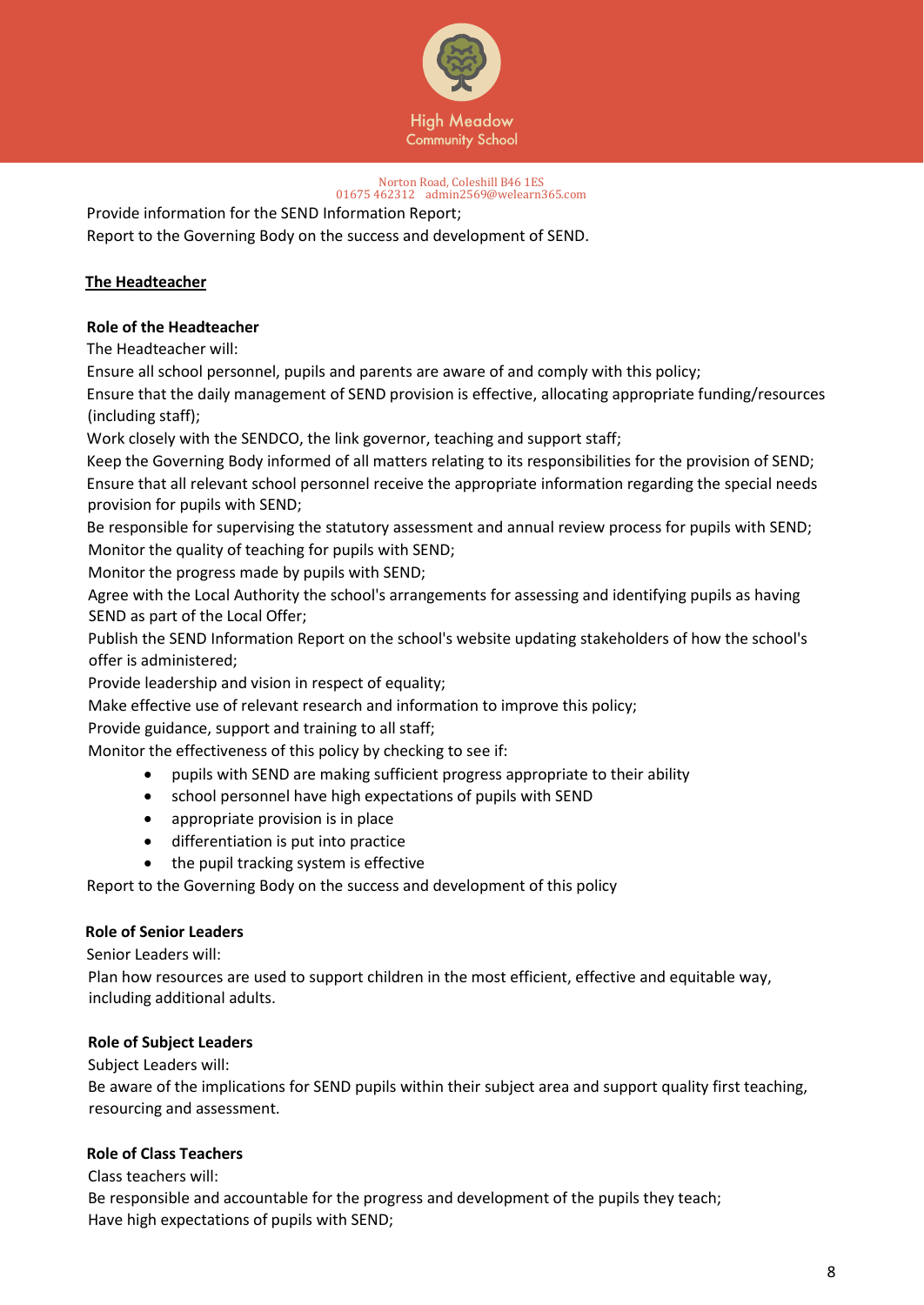

Be aware of the school's policy for the identification and assessment of pupils with SEND and the provision it makes for them;

Work closely with the SENDCO to follow the Graduated Approach (Assess, Plan, Do, Review); Identify children experiencing difficulties and adapt resources and teaching styles to meet their needs; Be well-informed of the special needs/disabilities, medical conditions and the Education, Health and Care needs of the pupils that they teach;

Implement any advice and teaching strategies given by the SENDCO or other professionals;

Provide high quality teaching for all pupils, including differentiation within planning where needed and setting challenging targets;

Deliver an individual programme for each SEND pupil, where needed;

Include pupils with SEND in all class activities;

Track and monitor the progress of all pupils;

Inform the SENDCO of any identified barriers to learning and lack of progress of pupils;

Liaise with parents of pupils with SEND to update them of the progress of their children and suggest ways that parents can support their children at home;

Undertake appropriate training and identify any additional training needs they have.

#### **Role of Teaching Assistants**

Teaching assistants will:

Work closely with the SENDCO and class teachers to provide support/feedback for individuals and groups of pupils with SEND, monitoring and providing feedback on pupil progress;

Provide in-class and out-of-class support for pupils;

Assist in the preparation/resourcing of lessons;

Attend appropriate training and suggest their own training needs.

#### **Role of the Local Authority**

The Local Authority will:

Develop and publish a Local Offer which gives information about provision they expect to be available across education, health and social care for children and young people in their area who have SEND, including those who do not have Education, Health and Care Plans (EHCP).

#### **Role of External Support Agencies**

External support agencies may provide support teachers who will: Be line managed by the SENDCO; Work closely with the SENDCO, class teachers and support staff; Work with EHCP pupils to achieve the outcomes within their Plan; Support the planning of teachers and support staff; Undertake continuous pupil assessment; Keep up-to-date pupil records; Develop support materials; Provide in-house training on specific topics; Meet regularly with the SENDCO, teaching staff and parents.

#### **External Specialists**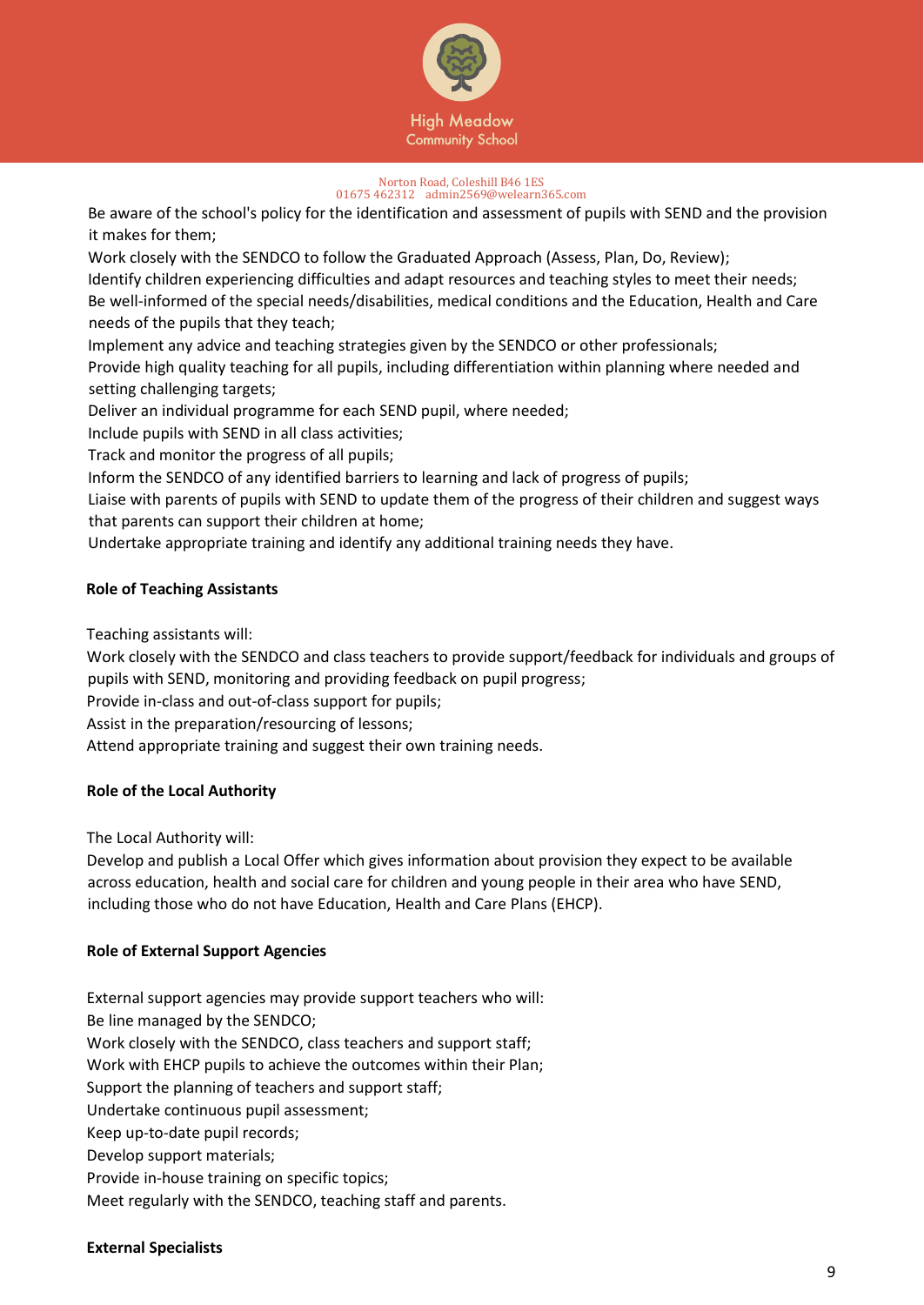

We may seek advice and support from the following external specialists (with parent/carer consent) if a pupil continues to make less than expected progress: Educational Psychologist RISE/Child and Adolescent Mental Health Services (CAMHS, including the Neurodevelopmental Team) Hearing/Vision Impairment Team Speech and Language Therapist Specialist Teacher Service (or equivalent) Occupational Therapist Physiotherapist GP/Medical Professionals Specialist teachers working within the Local Authority

### **Role/Rights of Parents/Carers**

We encourage parents/carers to:

Work closely with the school and other professionals in order to develop a partnership that will support special educational needs pupils (see Partnerships).

Be aware of their child's targets and their progress towards them, supporting at home where possible;

Take part/attend in the review of IEPs and annual reviews of EHCPs;

Consider requesting an Education, Health and Care Needs Assessment if appropriate;

Be aware of support that may be requested via Early Help;

Be aware of the Local Authority's SEND Information, Advice and Support Service (SENDIAS).

## **The Graduated Approach**

We feel it is vital that pupils with special educational needs are identified at an early stage. Every teacher in School is responsible for identifying pupils with special educational needs.

We will inform parents at the earliest opportunity of the school's concerns and work in partnership with them to establish the support the child needs.

We will adopt a **graduated approach**, coordinated by the SENDCO, using the following four stages of action: **Assess, Plan, Do** and **Review** (as stated in the SEND Code of Practice, 2015).

Parents will be kept well-informed of and involved in all four stages.

### **Assess**

Working with the SENDCO and the child's parent/carer, an analysis of the child's needs will be undertaken by the class teacher when trying to identify how barriers to learning/participation can be removed. Support will be put into place and reviewed regularly to ensure that the provision is matched to need. More specialist assessment may take place if there is no/limited improvement in the child's progress. This will be organised by the SENDCO with the agreement of parents/carers.

### **Plan**

When it has been decided to provide SEND support all parties will decide on:

- the intended outcomes
- what interventions/support is required
- the expected impact on progress, development or behaviour by a specified review date Plans will take into account the views of the child.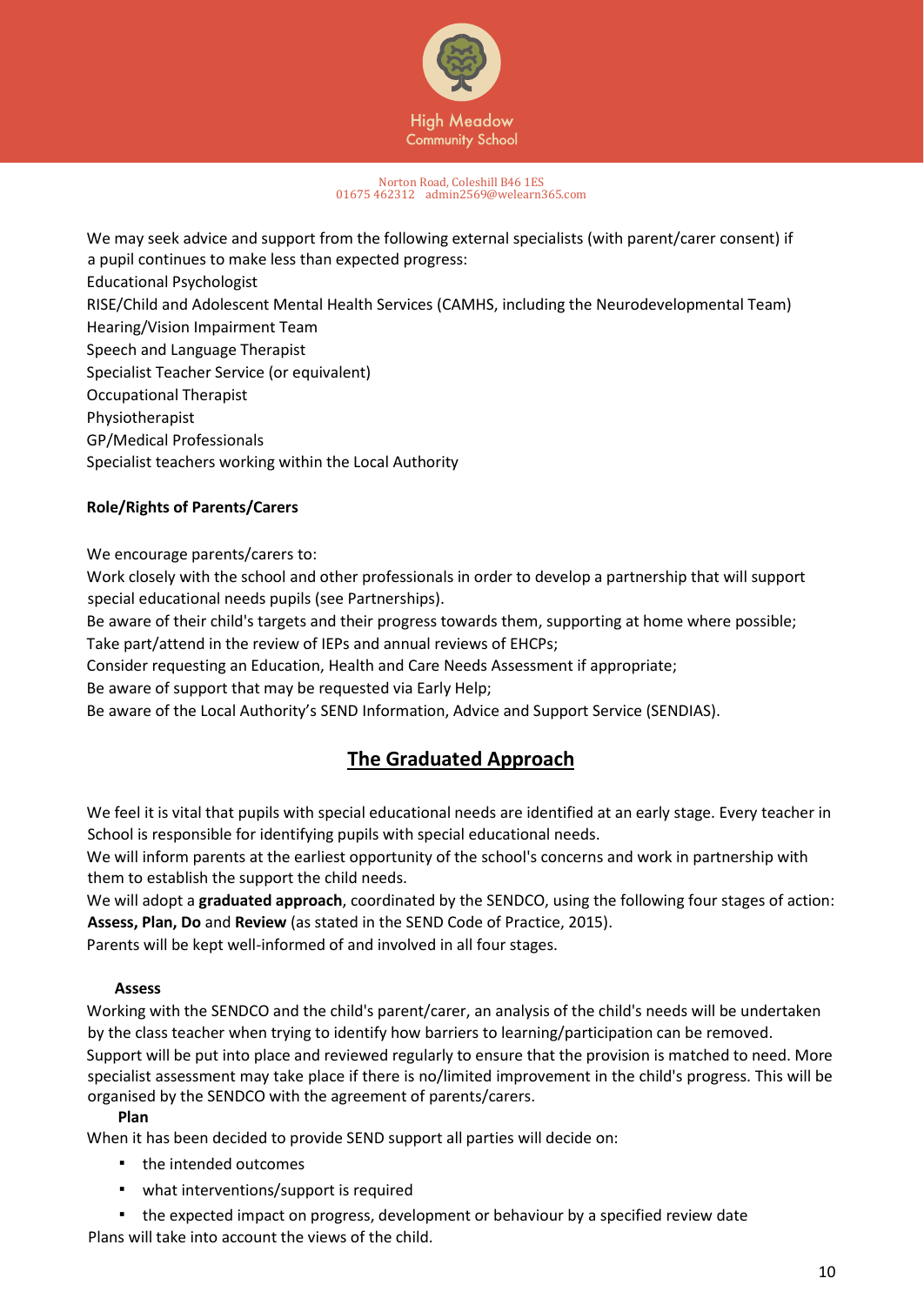

Parents/carers will be asked to reinforce the provision by contributing to progress at home.

#### **Do**

The SENDCO and the teacher will oversee the implementation of any intervention as part of the agreed SEND support. The teacher, supported by the SENDCO, assesses the child's response to the action taken. The SENDCO offers continuous advice on the effective implementation of support.

#### **Review**

The effectiveness of the support and its impact on the child's progress is discussed at the review meeting which is attended by the SENDCO, the teacher and the child's parent/carer.

The views of the child are also taken into consideration at this meeting. In light of the child's progress and development, changes to the outcomes and support will be agreed by all concerned. A cycle of review meetings will continue with all parties attending in order to identify the best way of securing positive outcomes. All parties will agree to any specialist involvement if a child continues to make less than expected progress.

It should be noted that a child working below age expectations does not necessarily have a special educational need. Likewise, having English as an Additional Language is not cause, in itself, for a child to be identified as having special educational needs. The SEND register remains fluid, with children moving on and off it according to their needs.

#### **Requests for an Education, Health and Care Needs Assessment (EHCNA)**

If the child continues to make little progress within the graduated approach, despite a significant amount of targeted support, and is experiencing significant difficulties in learning or has a range of complex needs, the school, through the Headteacher and SENDCO, requests the Local Authority make a statutory assessment of the child's SEND. If the LA agrees to the assessment, it collects information from all the people who have been involved with the child. From this, the LA decides whether the child needs an Education, Health and Care Plan to meet their needs.

#### **The Education, Health and Care Plan (EHCP)**

An EHCP is a legally-binding document which sets out the provision the child **must** receive to meet his/her SEND. The LA may provide the school or the parent/carer with additional funds to support the costs of this provision. Short and longer-term educational outcomes are set and shared with the LA and IEPs may be used to set targets each term. Each year the school must hold an Annual Review with the parent/carer and outside agencies involved with the child to assess the child's progress. A representative from the LA may attend these reviews.

#### **Medical Conditions**

We have a duty under the Children and Families Act 2014 to support pupils with medical conditions. We are aware that individual Education Health and Care plans (EHCP) will state the type and level of support required to meet these medical needs.

#### **Record Keeping**

Accurate and up to date SEND records will be kept that provide:

- evidence tracking data of pupil progress
- evidence of outcomes and planned next steps
- details of additional support or different provision made under SEN Support
- details of the involvement of specialists
- evidence of involvement with parents/carers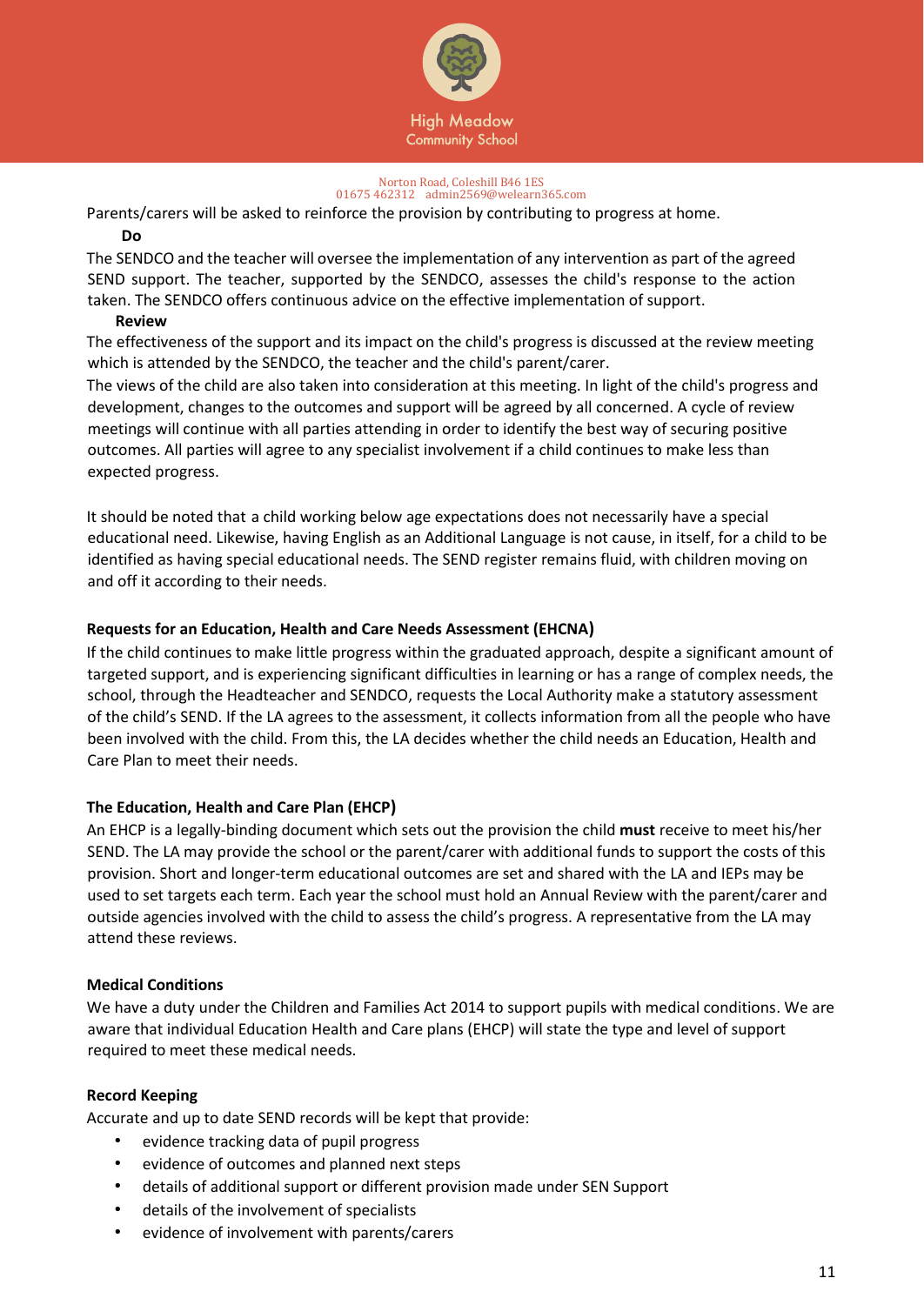

• evidence that shows a rigorous approach to the monitoring and evaluation of any SEND support provided

### **Range of Provision**

The school aims to provide a variety of provision by way of in-class or withdrawal support, either individually or in small groups with teachers, specialist teachers or support staff.

### **Equality and Inclusion**

We have a responsibility to: Prevent discrimination; Promote equality of opportunity and a school-wide inclusive ethos; Promote disability equality; Foster good relations; Regularly review and evaluate the breadth and impact of the support that we offer or have access to; Co-operate with the Local Authority in reviewing the provision that is available locally and in developing the Local Offer; Work with other local authorities to investigate how different needs can be met more effectively; Include pupils with SEND in all school activities, monitoring the number of extra-curricular activities that SEND pupils take part in.

### **Partnerships**

We believe that a close partnership with parents/carers will enable children to progress. Parents/carers have a key role to play in the partnership between home and school as they have an exclusive overview of the provision needed for the child. Pupils with SEND will benefit from the school's close working relationship with the numerous external support agencies offering advice and support. We feel that our provision will benefit from the close links we have with other schools in sharing good practice and ensuring effective transition between settings/phases is as smooth as possible for pupils.

### **Celebration of Achievements**

We will regularly celebrate the achievements of all children, not just in literacy and numeracy but in all curriculum areas and all aspects of school life.

## **Admissions**

We will:

Treat all applications equally and we will not discriminate against pupils with SEND;

Respond to consultation requests from the Local Authority for children with an EHCP and admit children whose EHCP names the school;

Not refuse admission to children with SEND because we feel that we will be unable to provide the necessary support;

Not refuse to admit a child on the grounds that they do not have an EHCP.

## **Complaints Procedure**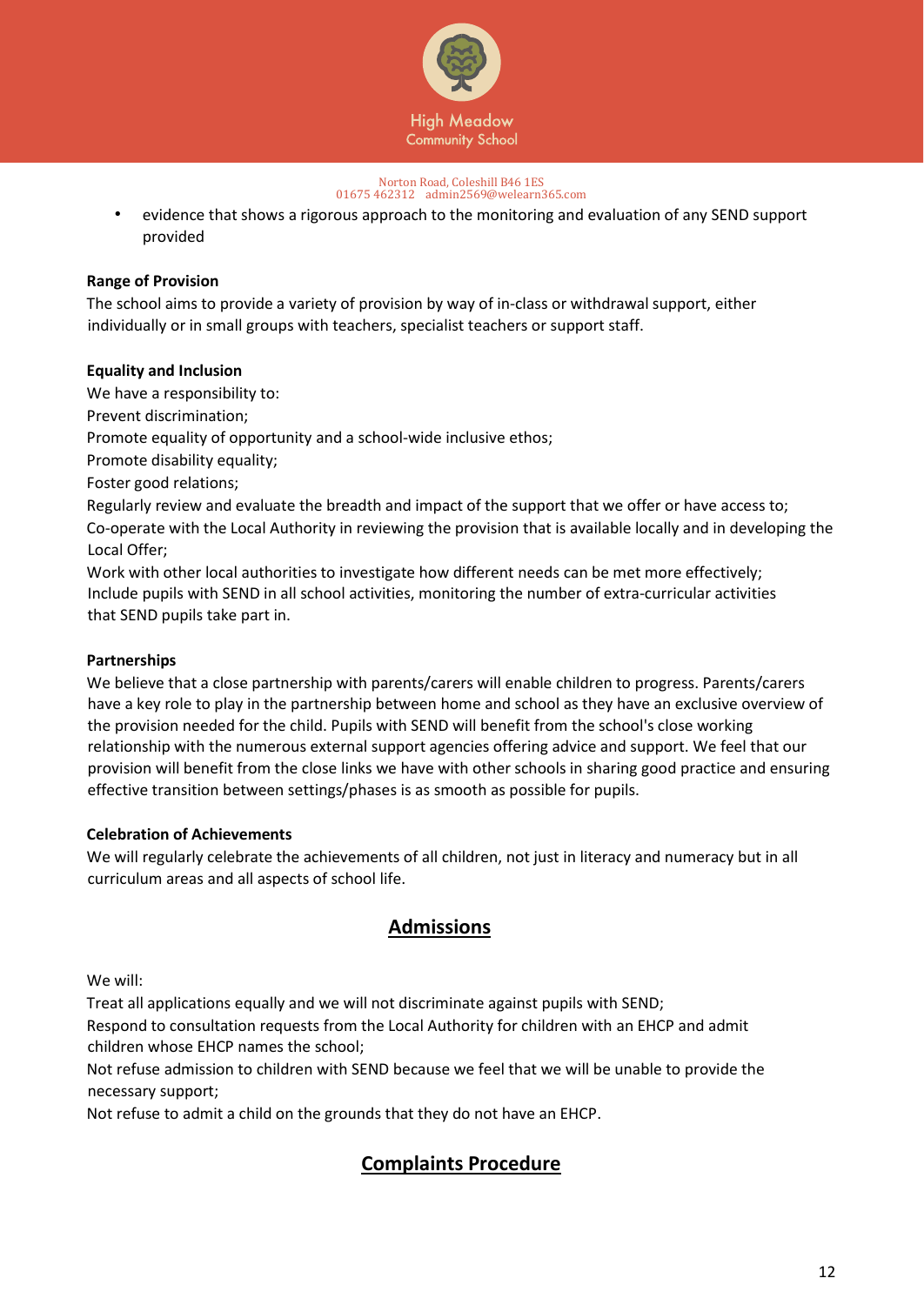

Parents/carers who have a grievance or complaint about the nature or amount of special needs support that their child receives are encouraged to ask for a mutually convenient meeting with the school, in the first instance, in order to resolve the issue.

## **SEND Information Report**

Annually, we will publish information about the implementation of this policy for pupils with SEND which will be set out in clear and straightforward language and easily accessible to parents/carers. The information must include:

- the kinds of SEND that are provided for
- policies for identifying children and young people with SEND and assessing their needs, including the name and contact details of the SENDCO
- arrangements for consulting parents/carers of children with SEND and involving them in their child's education
- arrangements for consulting young people with SEND and involving them in their education
- arrangements for assessing and reviewing children's progress towards outcomes, including the opportunities available to work with parents/carers and pupils as part of the assessment and review process
- arrangements for supporting children and young people in moving between phases of education and in preparing for adulthood. As young people prepare for adulthood, outcomes should reflect their ambitions.
- the approach to teaching children and young people with SEND
- how adaptations are made to the curriculum and the learning environment of children and young people with SEND
- the expertise and training of staff to support children and young people with SEND, including how specialist expertise will be secured
- evaluating the effectiveness of the provision made for children and young people with SEND
- how children and young people with SEND are enabled to engage in available activities with children and young people in the school who do not have SEND
- support for improving emotional and social development including extra pastoral support arrangements for listening to the views of children and young people with SEND and measures to prevent bullying
- how the school involves other bodies, including health and social care bodies, Local Authority support services and voluntary sector organisations, in meeting children's SEND and supporting their families
- arrangements for handling complaints from parents/carers of children and young people with SEND about the provision made at the school
- arrangements for supporting children and young people who are looked after by the Local Authority and have SEND
- details of the school's contribution to the Local Offer including information on where the Local Authority's Local Offer is published
- details of the broad and balanced curriculum provided in each year
- admission arrangements for disabled pupils
- accessibility plans

### **Access**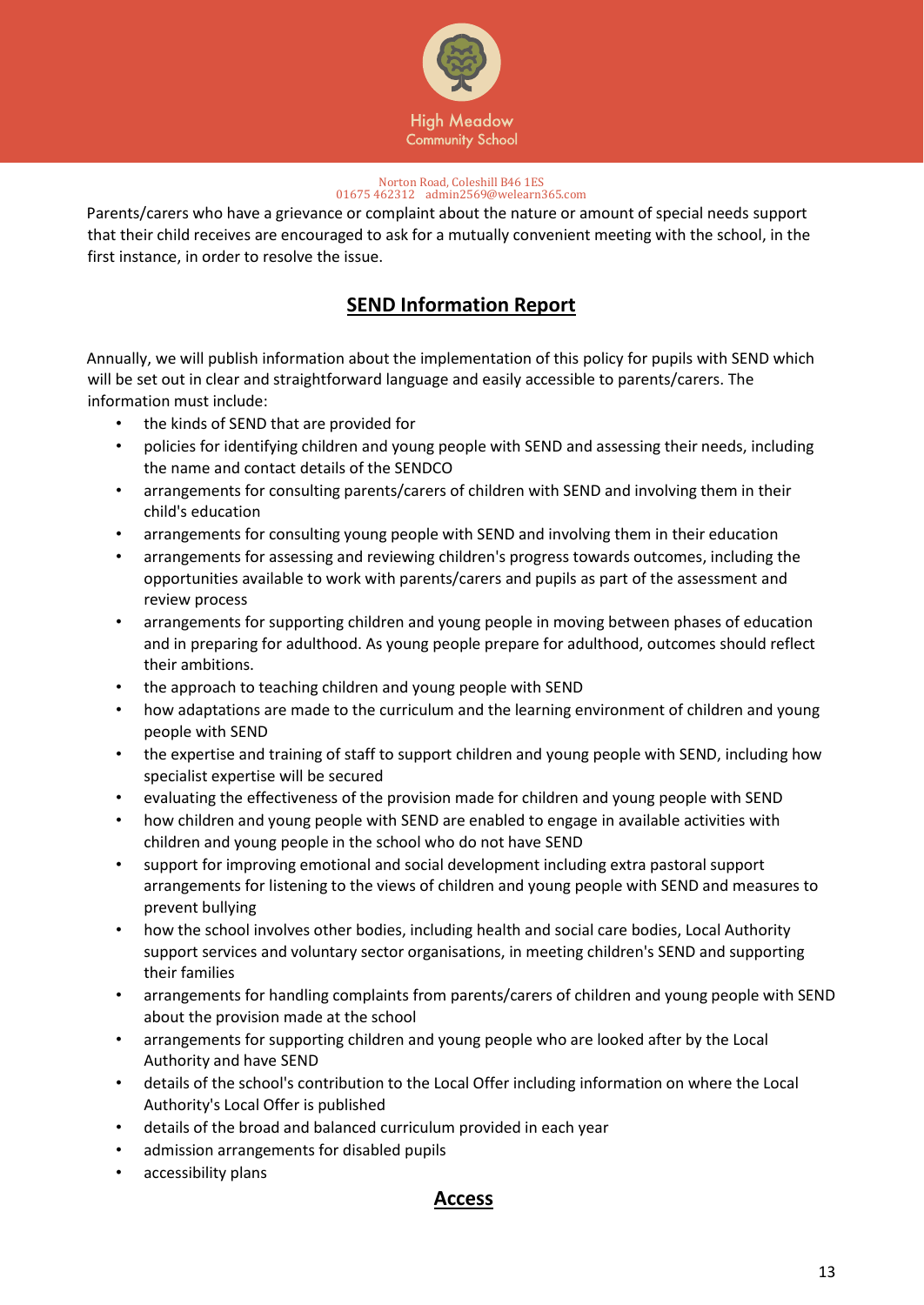

In line with the Equality Act (2010), the Headteacher and Governors of the school have put in place an Equality and Accessibility Policy/Plan which can be found on the School website.

#### **Access to the school environment**

The majority of the school site is accessible on one level. Consideration would need to be given to children with mobility or visual problems around use of stairs in some areas of the school. There is a disabled toilet and access to the playground. Personal Emergency Evacuation Plans (PEEPs) are developed for children who may experience difficulties in exiting the building as part of fire evacuation procedures.

#### **Access to the National Curriculum**

The SEN provision at High Meadow is based upon the principle of Inclusion as stated in the SEND Code of Practice (2015) and involves

- setting suitable but aspirational learning targets
- responding to children's diverse learning needs
- overcoming potential barriers to learning.

Strategies which may be used to enable access for all children to the National Curriculum are:

- differentiation of the curriculum (including scaffolding)/timetable to match tasks to ability.
- use of a range of teaching styles which recognise the preferred learning styles of the children in the class.
- use of TAs to provide additional support within some lessons.
- small withdrawal/in-class group and 1:1 teaching by staff.
- accessibility to resources to support pupils with sensory or physical difficulties.
- alternative means of accessing the curriculum through ICT, and use of specialist equipment.
- peer group support through mixed ability grouping, talking partners and "buddy" systems.
- use of positive strategies and Team Teach de-escalation as part of the whole school Relationships and Behaviour Policy.
- pro-active use of a Well-being Curriculum, taught throughout the school, and a trauma informed approach.
- access to extra-curricular clubs, and to the social life of the school.
- ongoing training for all staff on the needs of children with SEND.
- A 'No Outsiders' approach.

#### **Resource allocation**

Resources for SEND children who are not funded through additional EHCP provision are funded according to a Local Authority (LA) formula. This 'notional' funding covers the cost of staffing, resources and training needs for SEND across the school. These funds also cover the cost of supply cover for class teachers, where necessary, who are asked to attend termly IEP or annual EHCP reviews.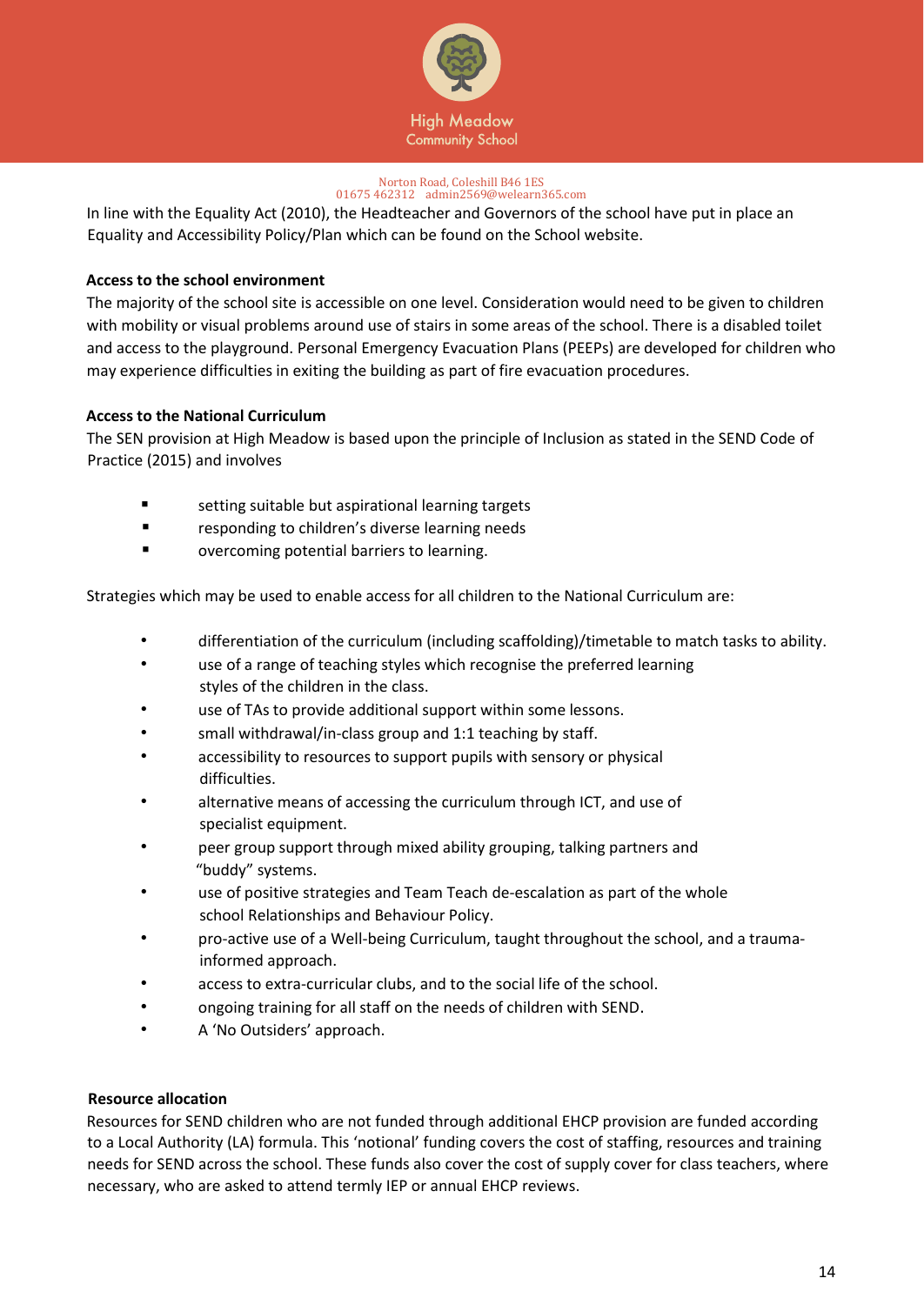

Resources for children with EHCPs may be delegated directly to the school from the LA, banded according to needs. The school uses this funding to provide additional small group/1:1 TA support as needed to meet outcomes specified within the EHCP.

## **Training**

All school personnel and governors have equal chances of training, career development and promotion and receive training on this policy on induction which specifically covers:

- The SEND Code of Practice
- The Graduated Approach
- Inclusion
- Differentiation
- Pupil tracking
- Working with pupils with SEND
- Safeguarding and Child Protection
- Intervention programmes

They will also

- receive periodic training so that they are kept up to date with new information
- receive equal opportunities training on induction in order to improve their understanding of the Equality Act 2010 and its implications. Awareness training will be provided by the SENDCO and by support teachers on specific topics and concerns.

### **Raising awareness of this policy**

We will raise awareness of this policy via:

- the school website
- staff induction/training
- meetings with parents/carers such as introductory, transition, parent/carer-teacher consultations and periodic curriculum workshops
- school events
- meetings with school personnel
- communications with home such as newsletters
- reports such as Headteacher reports to the Governing Body

### **Monitoring the success of this policy**

Evidence of the effectiveness of this policy on progress in learning for children with SEND will be shown by:

Ongoing teacher and TA observations of the child in the daily classroom setting;

Differentiated short-term planning by the class teacher to meet the child's needs;

Records and evidence of the child's work showing progress towards curriculum objectives;

Evidence of progress towards targets at the IEP reviews;

Scores closer to age related expectations on standardised testing;

Records and evidence of the child's progress towards improving behaviour, social or emotional targets; Discussion at an appropriate level with the child about their progress;